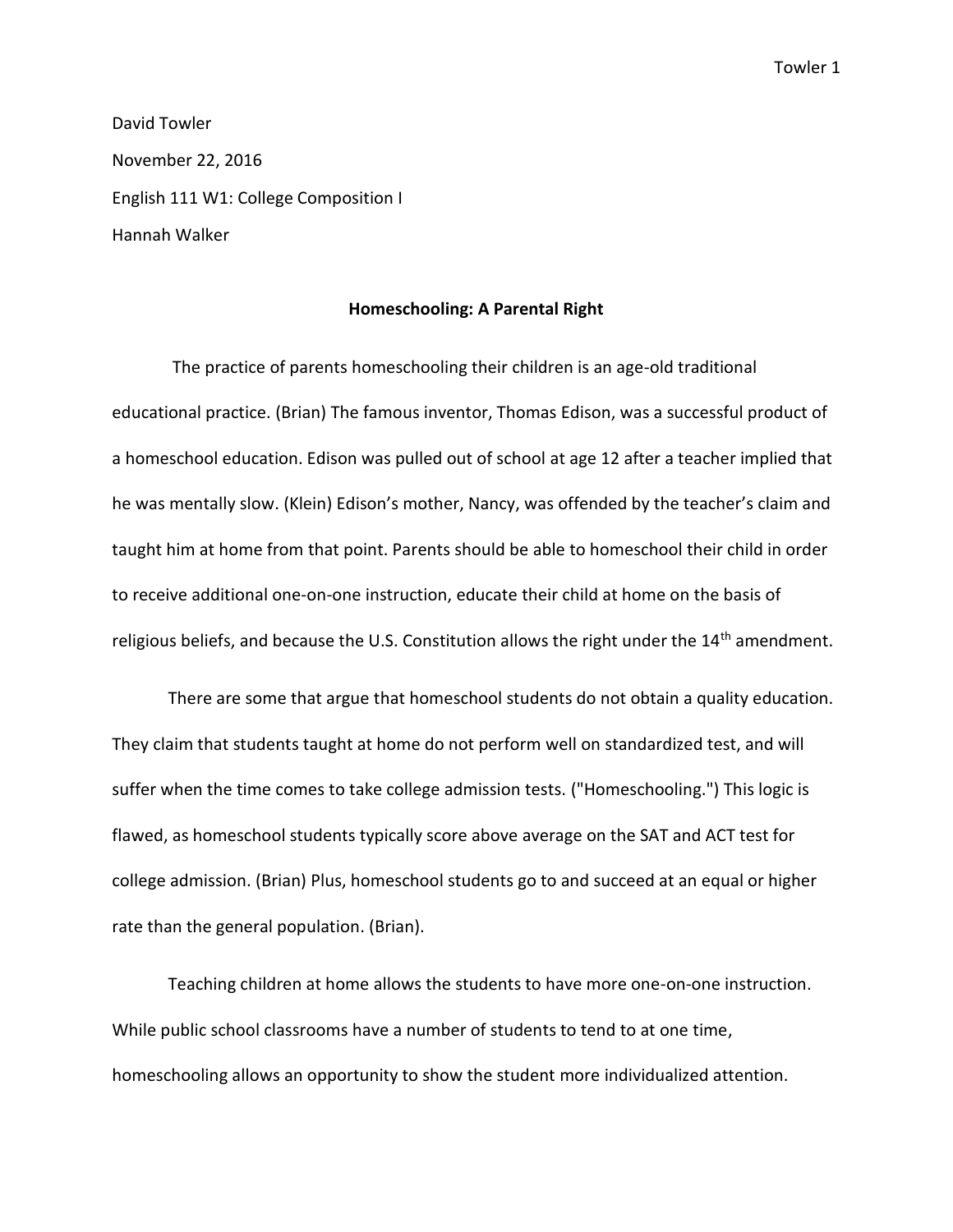Towler 2

Proponents contend that one-on-one instruction creates a better environment for learning. ("Homeschooling.") Parents can work with the child more closely and allow them to work at their own pace. The homeschool environment gives the parent the latitude to concentrate on their child's specific needs.

Majority of parents who decide to homeschool, do so on the basis of religious beliefs. Those parents who prefer to homeschool their children, have indicated one of the main reasons to be on the basis of religious instruction and teach their children moral values. The National Center for Educational Statistics reported in 2003, the most important reason for parents homeschooling their children were "Concern about the environment of other schools and to provide religious or moral instruction..." ("Parents Reasons for Homeschooling") The National Household Education Surveys conducted in 1996 and 1999 cited the following common reasons people choose to teach their child at home: educational quality, learning environment, safety, *religion* and *morality*, curriculum, and special needs and other considerations. ("Homeschooling.") Being a country built upon religious freedom provides parents wanting to

The right for parents to determine homeschooling as their preferred method of instruction for their child is protected under the 14<sup>th</sup> amendment of the United States Constitution. In the 1923 Supreme Court case, *Myer v. Nebraska*, the court emphasized, "The Fourteenth Amendment guarantees the right of the individual…to establish a home and bring up children, to worship God according to his own conscience." (Klicka) The cases reaching the Supreme Court level concerning the right to homeschool children have been consistently upheld by the court in the favor parental rights. The Supreme Court of the United States has

teach their children at home on the basis of religious beliefs the right to do so.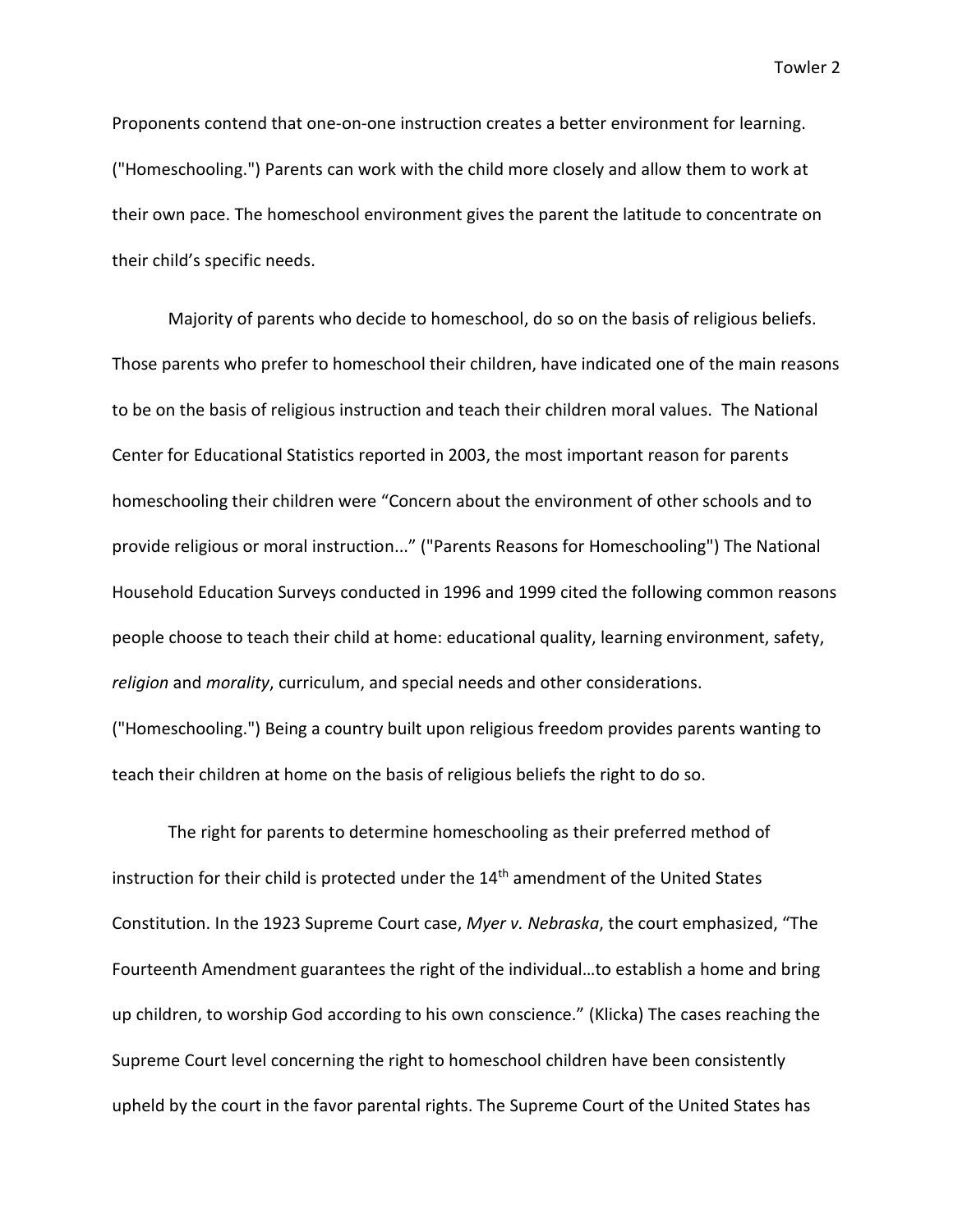traditionally and continuously upheld the principle that parents have the fundamental right to direct the education and upbringing of their children. (Klicka)

In conclusion, while there is certainly nothing wrong with parents choosing to send their child to public school or decide to homeschool, it remains an individual parental decision. Parents should be able to homeschool their child in order to receive additional one-on-one instruction, educate their child at home on the basis of religious beliefs, and because the U.S. Constitution allows the right under the 14th amendment. Therefore, if a parent so chooses to homeschool their child, they need to understand that is their fundamental right, if they so prefer to do so.